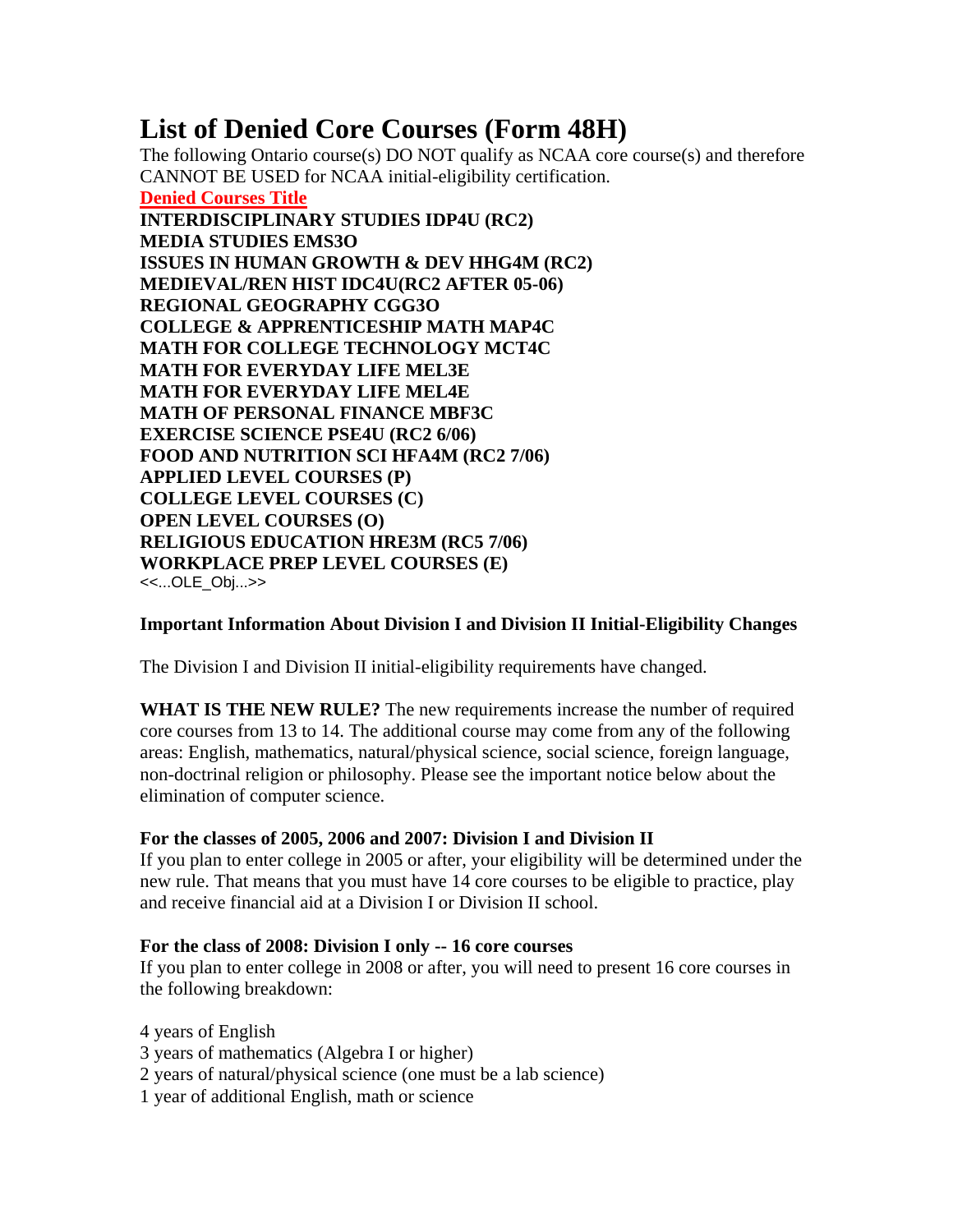2 years of social studies

4 years of additional core courses (from any area listed above, or from foreign language, non doctrinal religion or philosophy)

## **Computer science being eliminated for core-course purposes**

Computer science courses will no longer be able to be used for initial-eligibility purposes. This rule is effective August 1, 2005, for students first entering a collegiate institution on or after August 1, 2005. Computer science courses (such as programming) that are taught through the mathematics or natural/physical science departments and receive either math or science credit and are on the high school's list of approved core courses as math or science may be used after the August 1, 2005, date.

## **Approved Courses:**

The NCAA has approved the following courses for use in establishing the initial-eligibility certification status of student-athletes from this school.

#### **English**

CANADIAN LITERATURE ETC3M ENGLISH 10 ENG2D/EAE2D ENGLISH 11 ENG3U/EAE3U ENGLISH 12 ENG4U/EAE4U ENGLISH 9 ENG1D/EAE1D ENGLISH: CONTEMP ABORIGINAL VOICES NBE3U FRENCH 10 (NATIVE LANGUAGE) FRA2D FRENCH 11 (NATIVE LANGUAGE) FRA3U FRENCH 12 (NATIVE LANGUAGE) FRA4U FRENCH 9 (NATIVE LANGUAGE) FRA1D STUDIES IN LITERATURE ETS4U THE WRITER'S CRAFT EWC4U

#### **Social Science**

ABORIGINAL GOVERNANCE NDG4M AMERICAN HISTORY CHA3U ANALYZING CURRENT ECON ISSUES CIA4U CANADA: HIST, IDENTITY, CULTURE CHI4U CANADIAN & INT'L LAW CLN4U CANADIAN & WORLD POLITICS CPW4U CANADIAN AND WORLD ISSUES CGW4U CANADIAN HISTORY 20TH CENTURY CHC2D CHALLENGE & CHANGE IN SOCIETY HSB4M CLASSICAL CIVILIZATION LVV4U CURRENT ABORIGINAL ISSUES NDA3M ENVIRON & RESOURCE MANAGEMENT CGR4M GEOGRAPHY OF CANADA CGC1D GEOGRAPHY PATTERNS & ISSUES CGD3M GEOMATICS CGO4M IND & FAMILIES IN A DIV SOCIETY HHS4M INTERNATIONAL BUSINESS BBB4M INTRO TO ANTHRO, PSYCH & SOC HSP3M ISSUES OF INDIGENOUS PEOPLES NDW4M PHYSICAL GEOGRAPHY CGF3M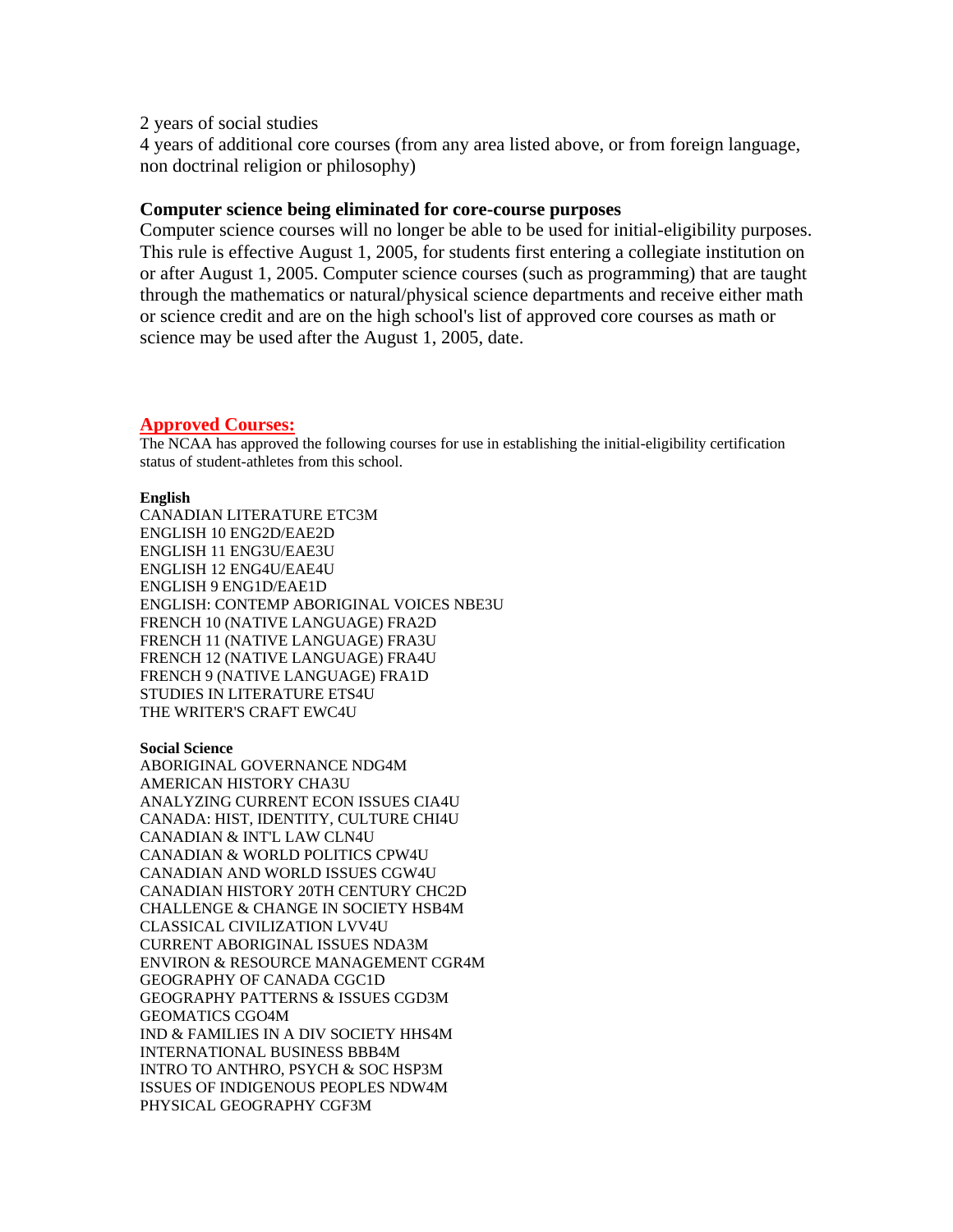THE INDIVIDUAL & THE ECONOMY CIE3M UNDERSTANDING CANADIAN LAW CLU3M WORLD GEOG: HUMAN PATTERNS CGU4U WORLD HIST: THE WEST & THE WORLD CHY4U WORLD HISTORY 16TH CENTURY CHW3M

#### **Mathematics**

ADV FUNCTIONS & INTRO CALCULUS MCB4U FUNCTIONS & RELATIONS MCR3U FUNCTIONS MCF3M GEOMETRY & DISCRETE MATH MGA4U MATHEMATICS & DATA MANAGEMENT MDM4U PRINCIPLES OF MATH 10 MPM2D PRINCIPLES OF MATH 9 MPM1D

#### **Natural/Physical Science**

BIOLOGY SBI3U BIOLOGY SBI4U CHEMISTRY SCH3U CHEMISTRY SCH4U EARTH & SPACE SCIENCE SES4U PHYSICS SPH3U PHYSICS SPH4U SCIENCE 10 SNC2D SCIENCE 11 SNC3M SCIENCE 12 SNC4M SCIENCE 9 SNC1D

#### **Additional Core Courses**

IMPORTANT NOTE: Computer science courses cannot be used to fulfill core course requirements for student-athletes first entering a collegiate institution on or after August 1, 2005.

CORE FRENCH 1 FSF1D CORE FRENCH 2 FSF2D CORE FRENCH 3 FSF3U CORE FRENCH 4 FSF4U CROATIAN LBCCU EXTENDED FRENCH 1 FEF1D EXTENDED FRENCH 2 FEF2D EXTENDED FRENCH 3 FEF3U EXTENDED FRENCH 4 FEF4U FARSI LYGDU FRENCH IMMERSION 1 FIF1D FRENCH IMMERSION 2 FIF2D FRENCH IMMERSION 3 FIF3U FRENCH IMMERSION 4 FIF4U GERMAN 2 LWGBD GERMAN 3 LWGCU ITALIAN 1 LWIAD ITALIAN 2 LWIBD ITALIAN 3 LWICU ITALIAN 4 LWIDU LATIN 1 LVLAD LATIN 2 LVLBU PHILOSOPHY HZT4U